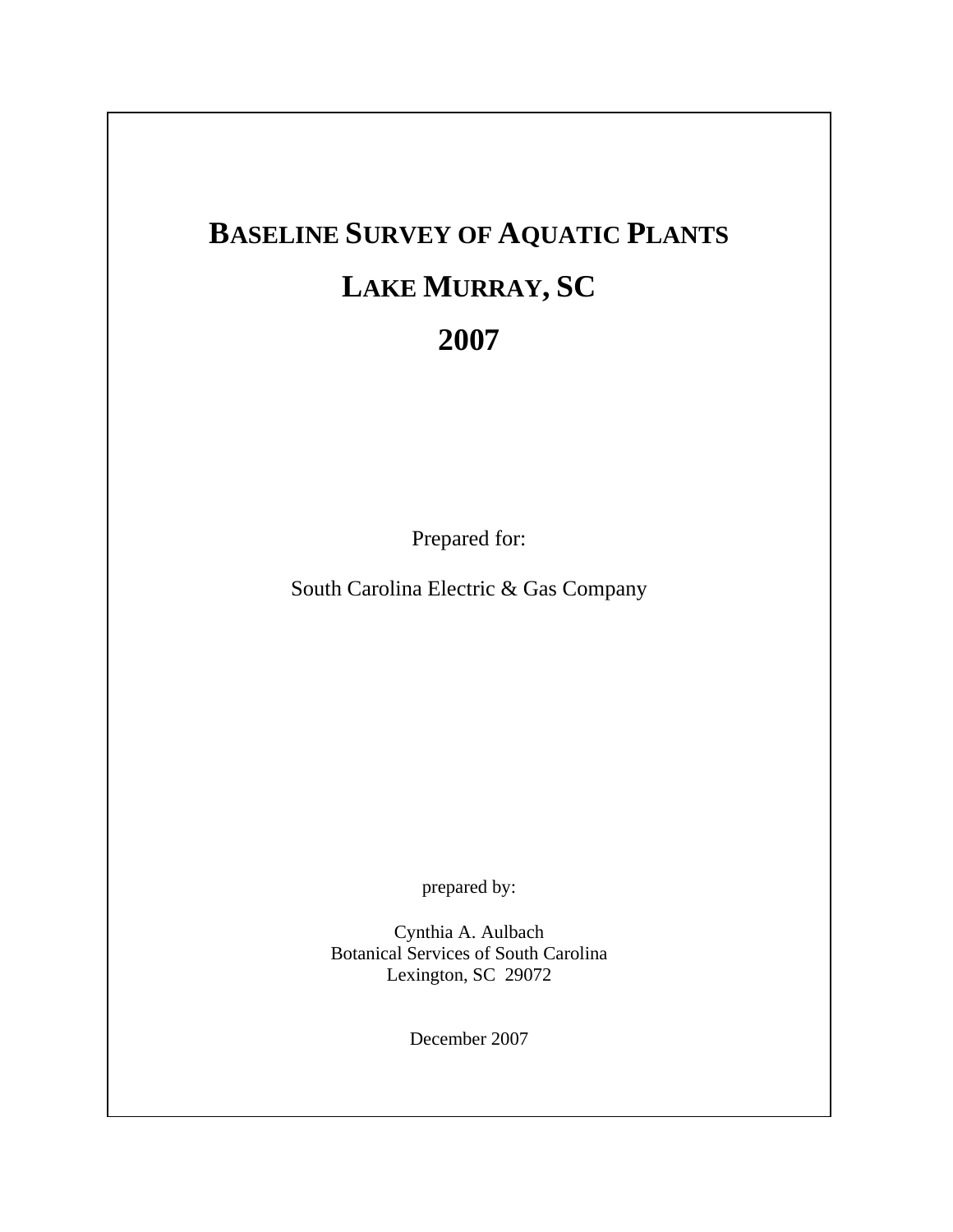# **2007 Aquatic Plant Survey Lake Murray, South Carolina**

## **Introduction**

A baseline study of submersed and emergent aquatic plants in Lake Murray was conducted from mid-September to early October this year. Nearly 1,000 sites were sampled and evaluated, and over 1,300 photographs were taken.

The purpose of the survey this year was to gather data on the vegetation in more than 975 sample areas that have been established since 1987. All the information gathered in the past 20 years has been compiled into a database that provides current as well as historical data. Due to the introduction of exotic and/or nuisance species such as Brazilian elodea, water primrose, slender naiad, hydrilla, Illinois pondweed, slender pondweed, wild taro, popcorn tree and rattlebush, dramatic changes in the aquatic plants have occurred in the past 20 years. These introductions combined with herbicide treatments, water level fluctuations and the introduction of 64,500 grass carp have resulted in a different and changeable aquatic flora.

### Background

Until the mid-1980's, no major aquatic plant problems were known to occur in Lake Murray. It's highly likely that alligator weed and perhaps water primrose were common in the upper part of the lake, but the larger, lower area had little to no vegetation, other than native wetland species. These species would colonize the drawdown zone in the late summer and fall with the lowering of water levels each year. The late winter and spring rains would then usually restore the higher water levels in the reservoir.

Although not documented in reports or collections, the only known submersed plants in the lake in the 1970's were those of a type of macroscopic algae called muskgrass (*Chara)*. Muskgrass at one time was somewhat prevalent in many areas of Lake Murray, growing in up to about 10 feet of water. It's readily identified by its unpleasant odor. It's quite likely that 'Stinking Creek,' located on the north side of the lake in the Chapin area, received its name from the fairly large amount of muskgrass that grew there. Other than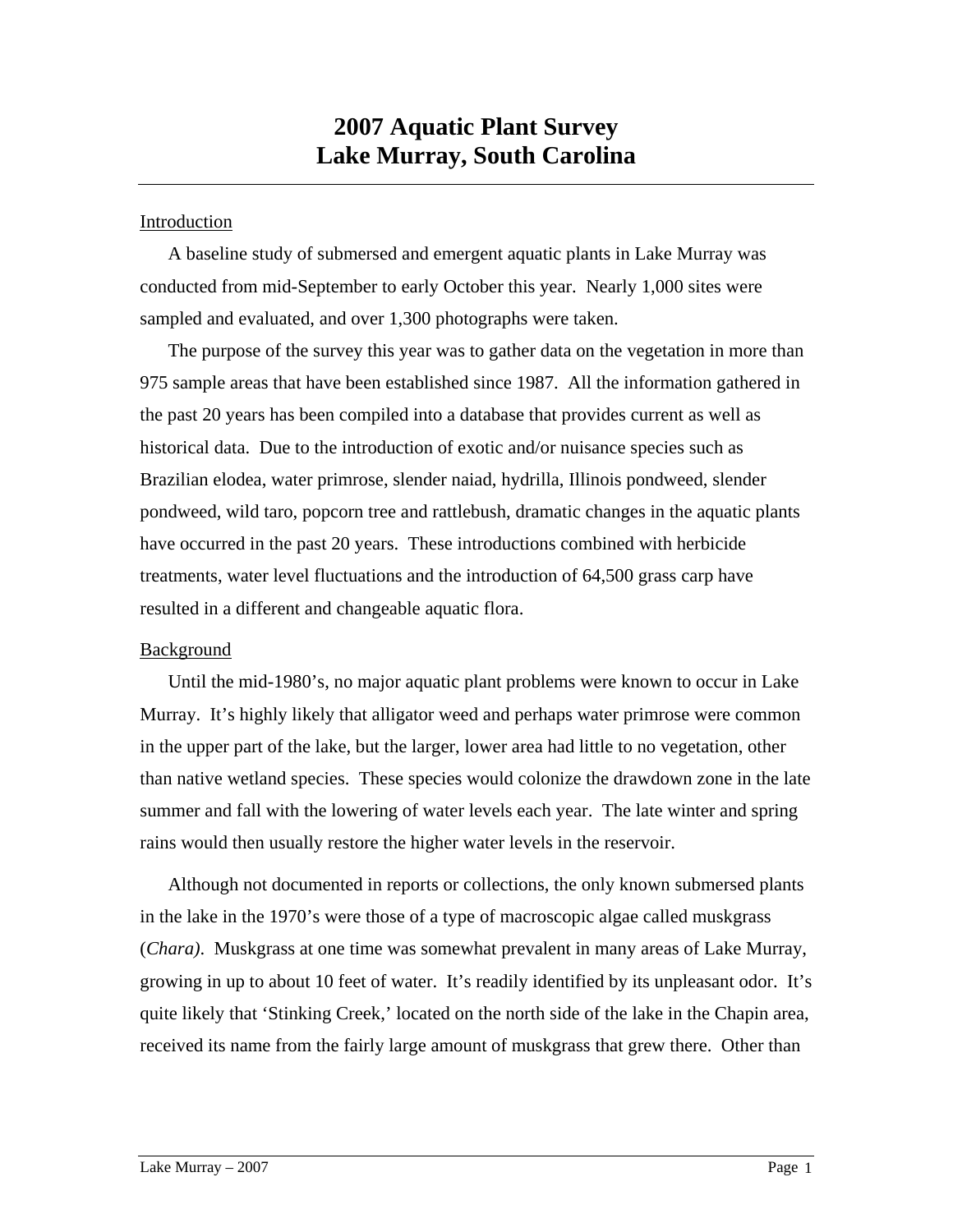muskgrass, freshwater mussels were plentiful. Over the years, the mussels have been replaced by the Asian clam.

Brazilian elodea was first documented in 1985 and by that time, slender naiad, slender pondweed and southern naiad were also becoming problematic. Herbicide treatments of slender naiad were done in the Smallwood subdivision due to the large amount of plant material in shallow water and the impact to the residents. Lake users were beginning to report problems to the South Carolina Water Resources Commission (now integrated into the South Carolina Department of Natural Resources) and to the Lake Management Department of the South Carolina Electric and Gas Company. During the winter of 1986-1987, water levels only dropped to 353.7 feet. The normal drop in the winter was usually to at least down to the 352' level. After that, the aquatic plant complaints increased dramatically in 1987. Brazilian elodea and slender naiad began to 'top out,' or reach the surface of the water in many areas in the summer of 1987.

A baseline study was conducted in 1990 prior to a drawdown of Lake Murray to the 345 foot elevation to enable repairs to the intake towers at the dam. This 1990 baseline study included 140 sites as well as 33 sites surveyed in 1989, for a total of 173 sites.

The most common plant species in 1990 were Brazilian elodea, water primrose, alligator weed, slender and southern naiads, slender pondweed and two types of macroscopic algae, muskgrass (*Chara*) and stonewort (*Nitella*). Brazilian elodea was well-established in the zone from the 353-355' elevation down to the 332' elevation. All of the plants in the drawdown zone were killed by desiccation and exposure to freezing temperatures during the drawdown in 1990.

A post-drawdown survey showed that Brazilian elodea survived in the area below the drawdown zone and it began to recolonize the drawdown zone during the following growing season. Water primrose and alligator weed weren't negatively impacted by the drawdown. Instead, they showed a positive response and became established in the new habitat made available during the drawdown. This increase in water primrose problems was made known to SCE&G by lake users. Many property owners began to mow or mechanically remove the primrose, while a few used herbicides despite the strong policy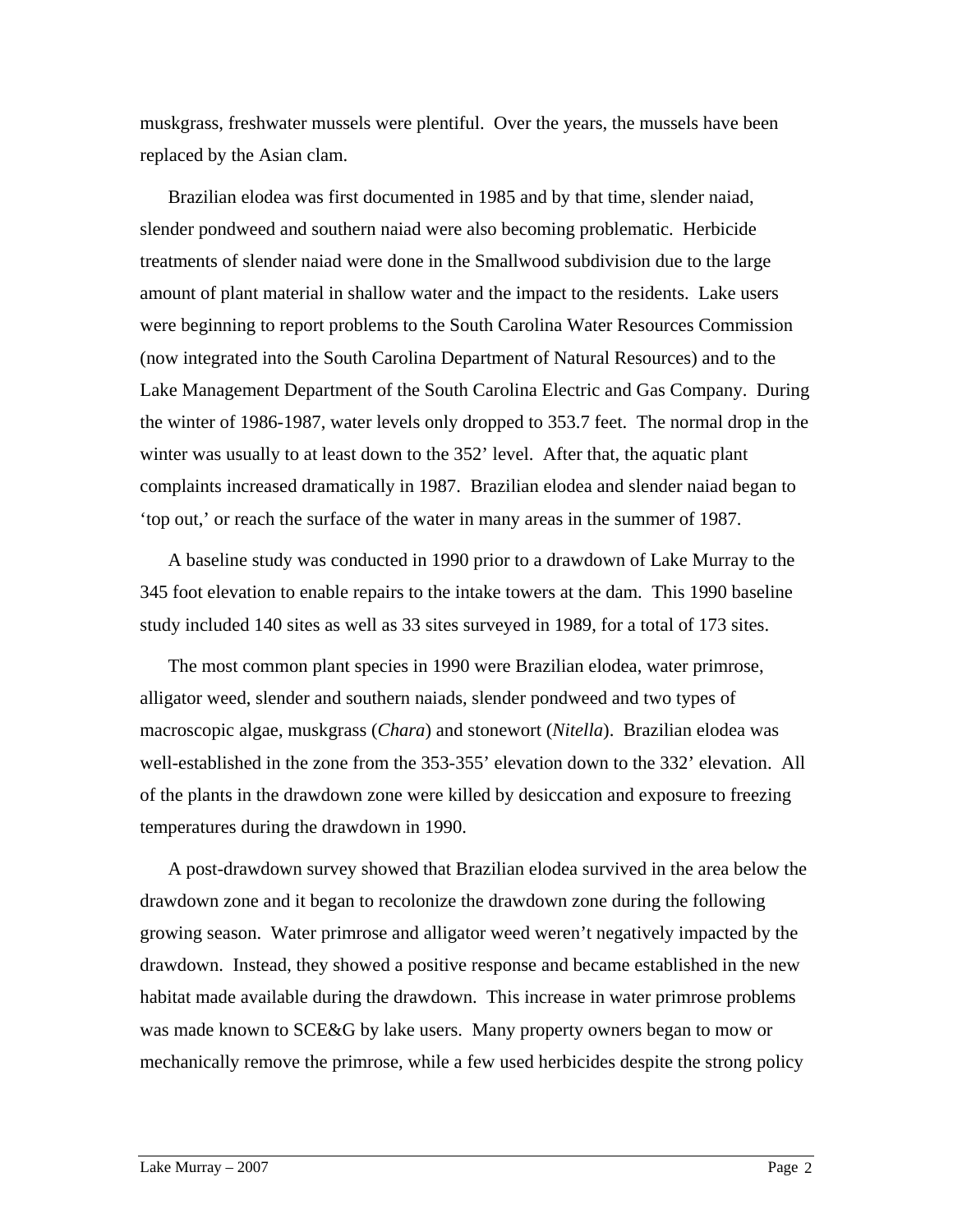that prohibits this form of control either by individuals or by licensed applicators on Lake Murray.

While the lake levels were lowered to 345', high rainfall events occurred which scoured out silt accumulations in many of the coves. This scouring action also removed many or most of the aquatic plant propagules – seeds, rhizomes, inured root crowns, etc – with the result that submersed aquatic plant problems, especially in the upper part of the lake, decreased dramatically.

One purpose for the 1991 post-drawdown survey was to determine whether hydrilla was present in Lake Murray either at the time of the drawdown or after water levels returned to normal. Hydrilla can rapidly recover from a drawdown because of the longlived perennating tubers that persist in the substrate and rapidly grow when conditions are favorable. Because hydrilla wasn't found in 1990 and due to the absence of hydrilla during the post-drawdown survey in 1991, a survey wasn't done in 1992.

Between 1991 and 1993, hydrilla became established in Lake Murray. Over the next decade, hydrilla literally out-competed other submersed aquatic plants and dominated much of the shoreline of the lower lake as well as shoals occurring away from the main shoreline. A drawdown to the 345 foot elevation in late 1996 provided about 3 years of control, but hydrilla rebounded during a prolonged period of drought and ultimately covered over 6,600 acres, dramatically impacting aesthetics and recreational use of the lower lake. The 64,500 grass carp stocked in Lake Murray in 2003 achieved full control of hydrilla by 2005 and this control continues. Hydrilla was not found in Lake Murray during the 2007 survey.

#### Results

Nearly 1,000 sites were sampled in 2007. Hydrilla and Brazilian elodea are still absent from Lake Murray. Of the other species previously found to be of concern, only 3 young plants of Illinois pondweed and one plant of slender naiad were found during the survey. However, the extended water level drawdowns done for the backup dam construction combined with the 2007 drought and the pressure from the grass carp have resulted in a dramatic change in composition of the aquatic flora of the lake.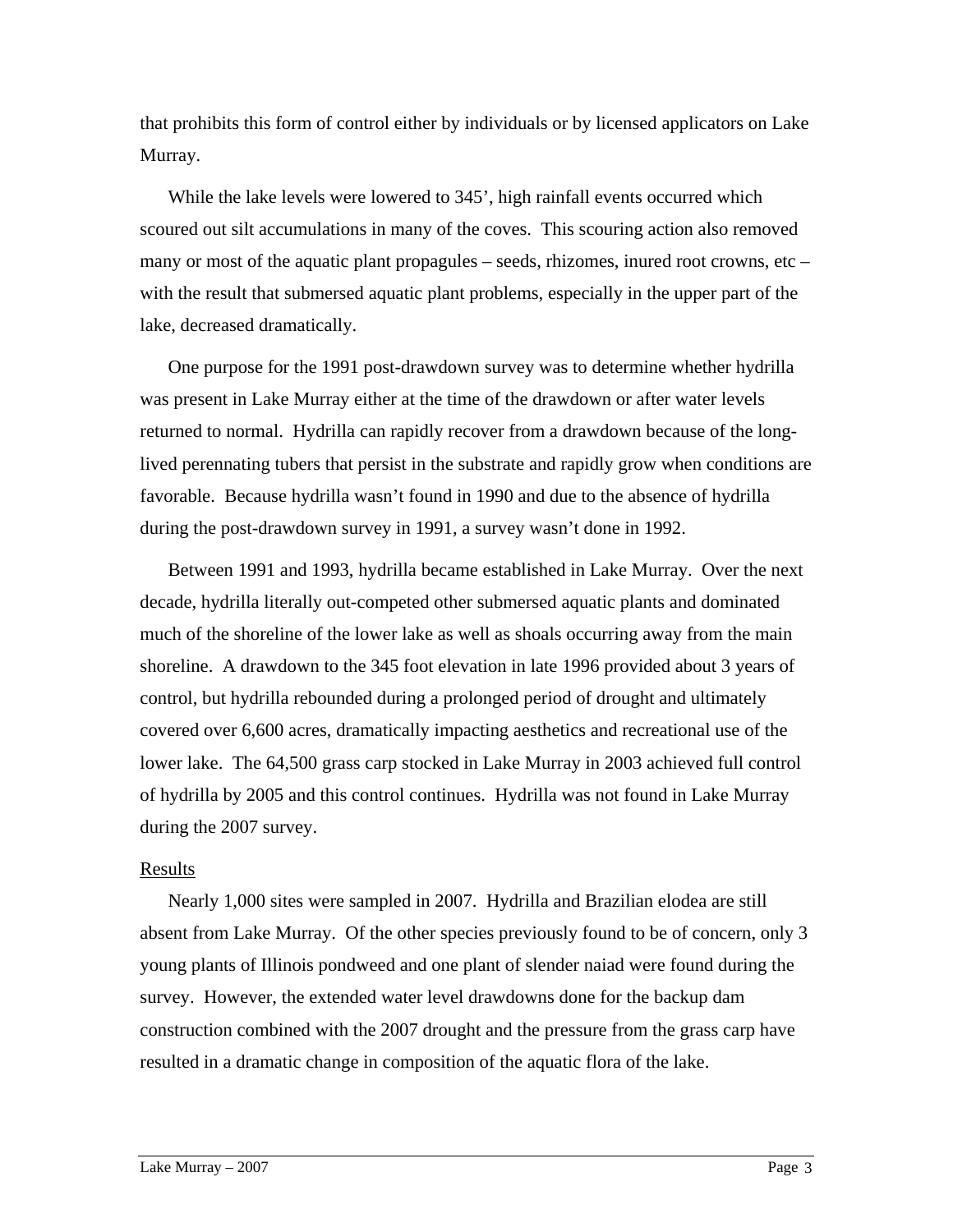Changes were noted in the emergent vegetation along the shoreline as well as in the submersed vegetation.

The grass carp have kept all submersed plants under control with the exception of stonewort, *Nitella*. Grass carp will consume plants of the macroscopic alga called muskgrass, or *Chara.* Muskgrass strongly resembles and is closely related to stonewort, or *Nitella*. However, stonewort doesn't seem to be a 'favored' food source for grass carp, so it's found along most of the shoreline of the lake in shallow water. It rarely becomes problematic, and if so, it only grows in very shallow water and in limited amounts. Wherever stonewort is found growing in a very thin layer on the bottom in shallow water, bait fish tend to congregate over it.

Another plant that is found in shallow water is spikerush, *Eleocharis acicularis*. This grass-like sedge is eaten by grass carp, so it's normally found in along the very edge of the water and in very shallow water. It also colonizes and grows well in the drawdown zone providing a 'grassy' margin throughout much of the lake.

#### **Figure 1**

Spikerush – *Eleocharis acicularis*



A significant change has occurred in the composition of the emergent aquatic species along the shoreline of the lake. Until the past few years, water primrose and alligator weed were the most commonly encountered species. Since the beginning of the prolonged drawdown, a new shrub has invaded the lake and has spread throughout the lower lake and portions of the upper lake. This shrub is rattlebush, *Sesbania punicea*,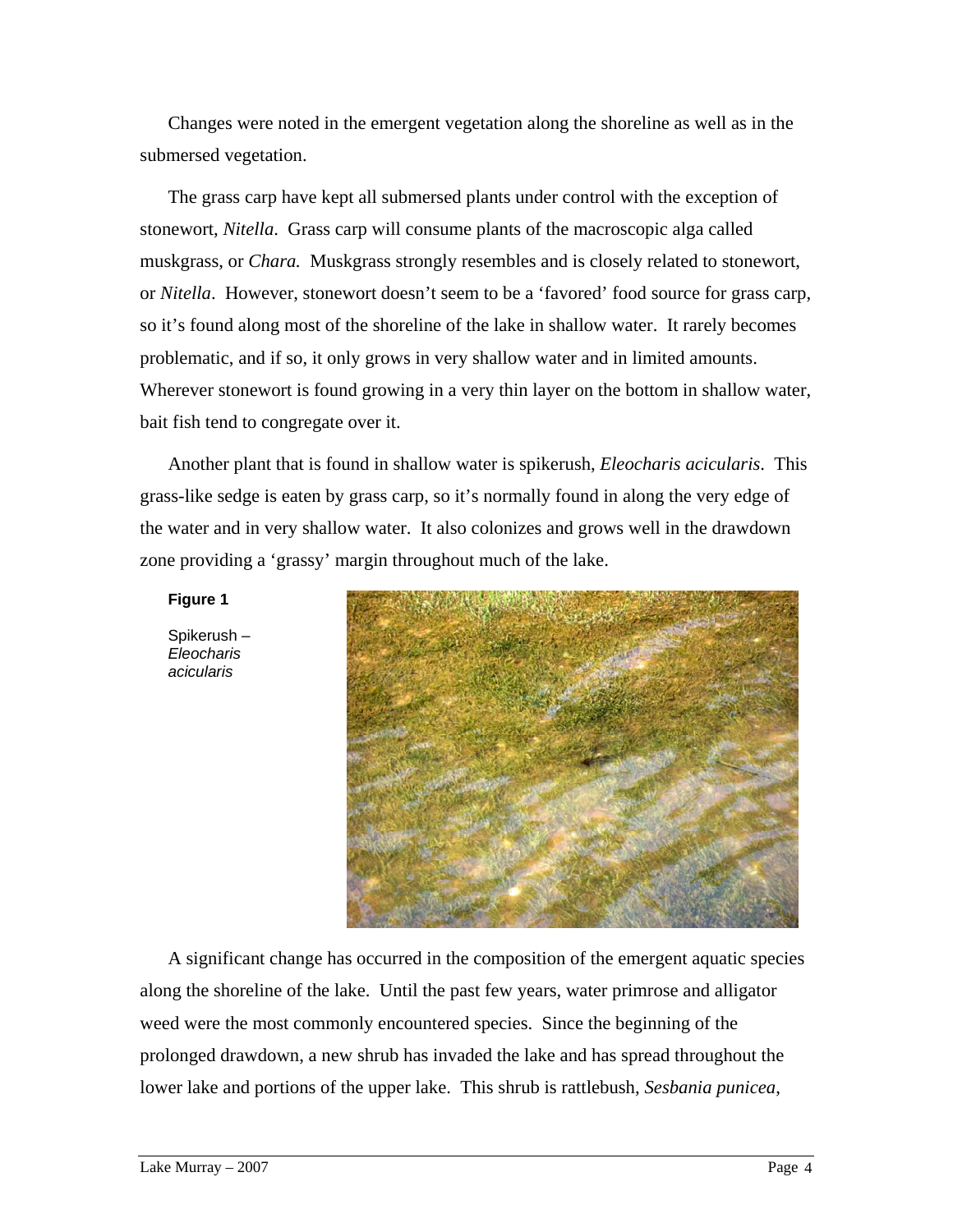which was introduced to the United States from South America decades ago. First found in Florida, it was relatively uncommon in the Lake Murray area of South Carolina until recently.

Rattlebush was first found in Lake Murray two years ago and is now one of the most common shrubs growing with buttonbush and willow. The flowers and seeds of rattlebush are deadly poisonous; however, it doesn't produce seed pods that appear edible.

#### **Figure 2**

Rattlebush – *Sesbania punicea* 

Late summer appearance showing the long brown pods and light green pinnately compound leaves in foreground. Water primrose with yellow flowers is in the background.



Until the past few years, the native herbaceous plant, water willow, *Justicia americana*, was found in only a few areas, often in association with bur-head, *Echinodorus cordifolius*. The extended drawdown has resulted in a proliferation of water willow and it's found thoughout the lower and in much of the upper lake. Also, DNR personnel have planted water willow in numerous sites. From a distance, it appears similar to the upright form of water primrose; however, it has opposite leaves and small lavender flowers.

Generally, rocky shoals, natural rocky shorelines, and areas exposed to high wave energy don't support aquatic plants; however, rattlebush can establish itself in these inhospitable areas. The shorelines of coves, large and small, have a succession of plants from stonewort and spikerush in shallow water to a spikerush zone in newly exposed substrates. This spikerush zone can support native species such as yellow-eyed grass,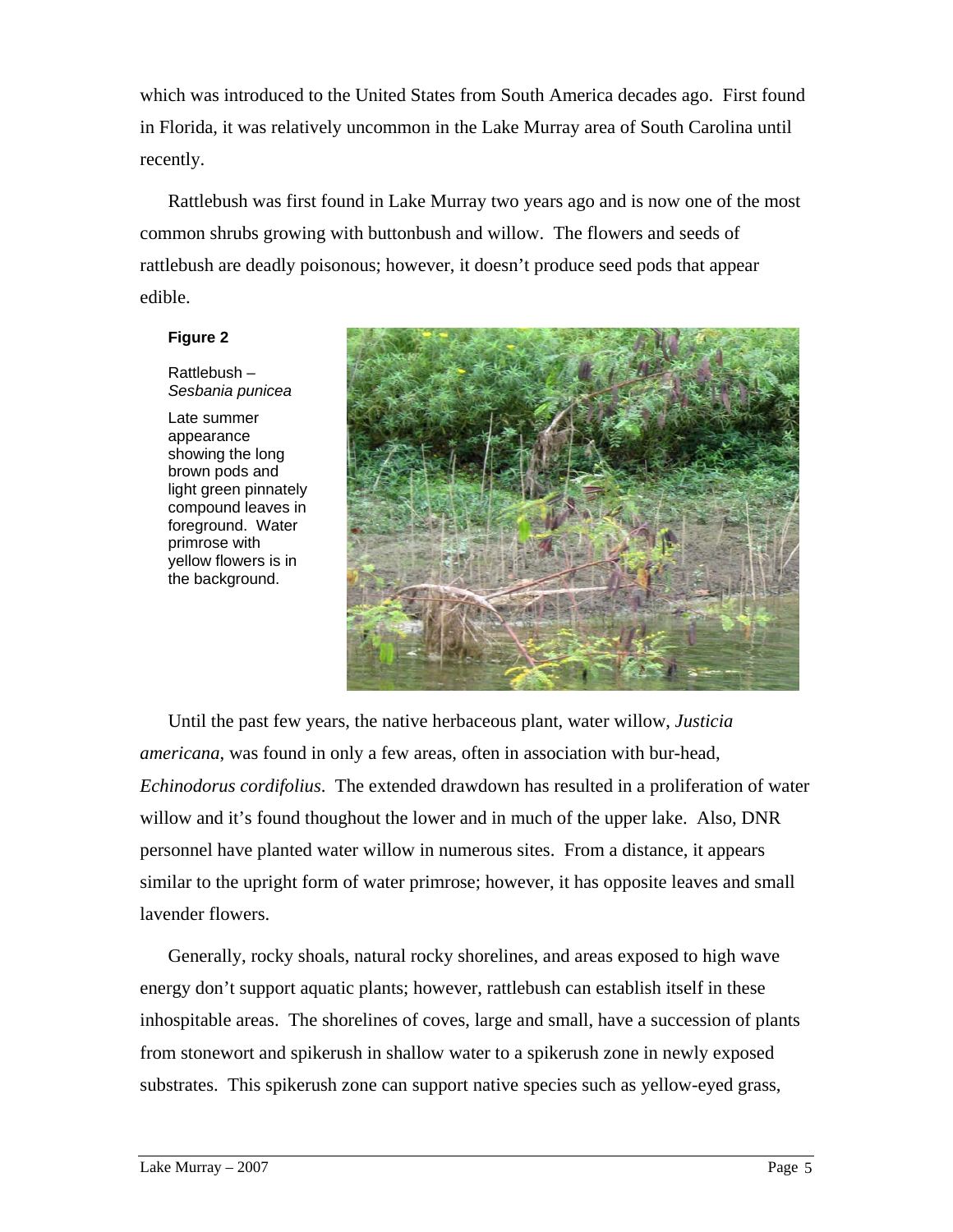*Xyris*, *Eryngium prostratum,* bur-head, *Echinodorus cordifolius,* various sedges and grasses as well as water primrose and alligator weed.

Two additional exotic species were discovered on Lake Murray this year. The first is the popcorn or tallow tree, *Sapium sebiferum*. This small tree has been known to aggressively invade wetlands and uplands in the coastal area of South Carolina. It was found in two locations – one near Pleasure Island and another near Holland's marina. The trees in these locations were probably planted as ornamentals. Its ability to spread and become a nuisance in the inner Piedmont is unknown, but it should be monitored. As a general rule, the tree zone wasn't examined closely at all sample sites, so there's a good possibility more tallow trees grow along Lake Murray.

The other introduced species is taro, *Colocasia esculenta*. Although virtually unknown in South Carolina 30 years ago, it has become established in the Savannah River swamp as well as along the shoreline and in the swamps of Lake Marion. Taro was found in one location during this survey, in the vicinity of Acapulco. Like the tallow tree, it's likely that wild taro is established in additional areas along the shoreline of the lake.



**Figure 3** 

Taro – *Colocasia esculenta* 

A large portion of the shoreline of Lake Murray supports water primrose and in many areas, alligator weed is mixed in with the primrose beds. Areas receiving a lot of wave action tend to have low growing primrose beds. Many property owners have used various methods to control this plant with mowing and raking among the most common.